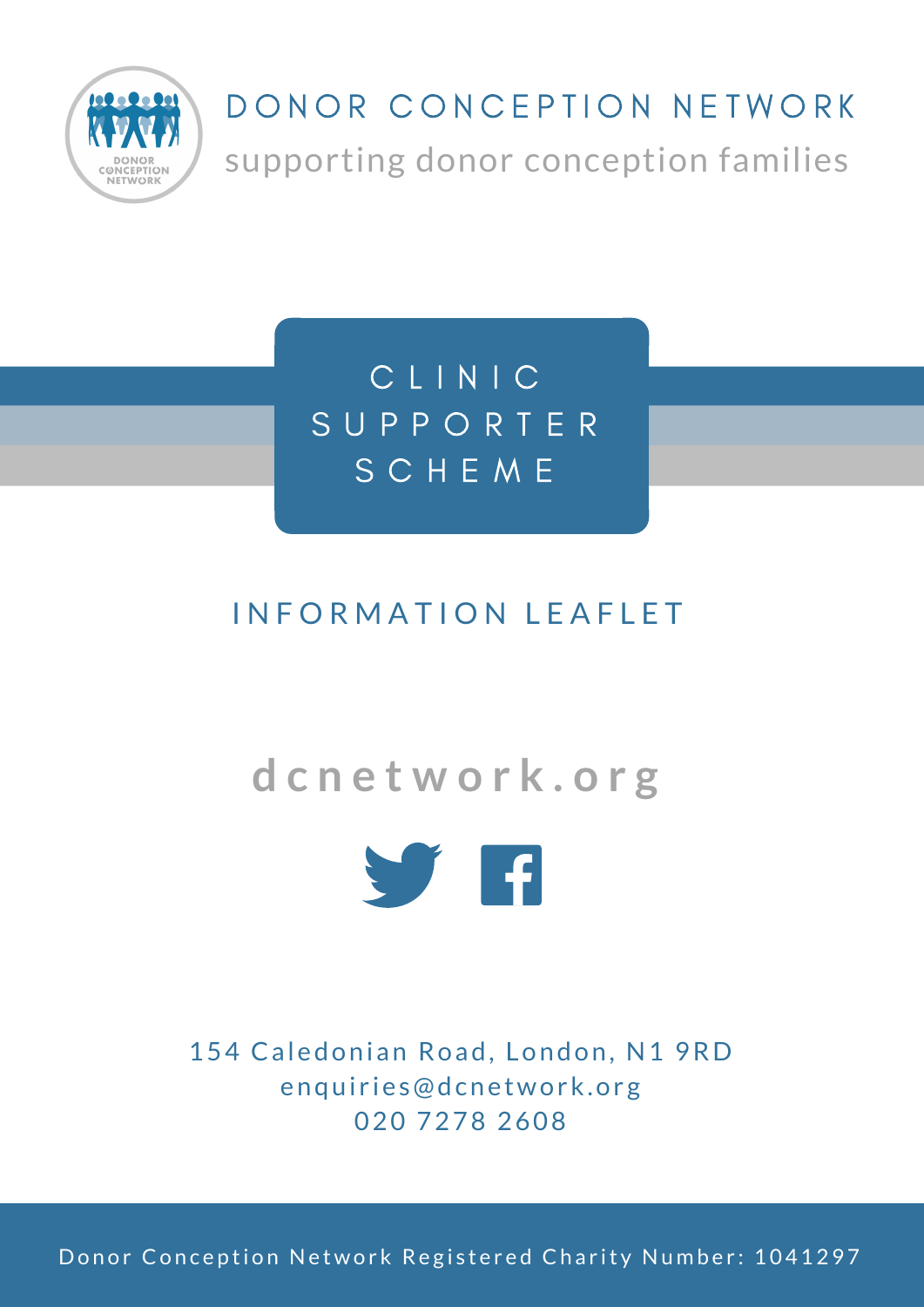## WHO ARE WE AND HOW CAN WE HELP YOUR PATIENTS?

The Donor Conception Network provides essential support and resources to donor conception families. We are a leading authority in the donor conception community with over 2000 member households and around 5000 unique monthly visits to our website, 40% of which are new visitors.

Our members and those visiting our website include anyone using gamete donation, sometimes with surrogacy. They may be heterosexual or same sex couples or single people. We are there for people right from the moment they start considering donor conception through treatment and pregnancy and, hopefully, raising children. Using a donor is not the same as simply using IVF. There are important additional things to consider when a child won't share a parent's genetic make-up.

We offer the social and emotional support your patients need when making difficult, sometimes complicated, decisions. Our charity provides booklets, films, children's books, workshops, conferences, local groups and contact with other families to ensure as far as possible that anyone considering or using donor conception gets the information and help they need.

People can ask questions, voice any grief and sadness, consider options, meet others further down the road – all in a safe and supportive space. Children can grow up knowing there is a place where they can meet others conceived 'just like them', ask questions or explore what donor conception means to them. This is enormously important in building confidence and helping families through any challenges they may face.

You do the essential work of helping people to get pregnant. We partner with you in looking after the emotional well-being of those parents and children.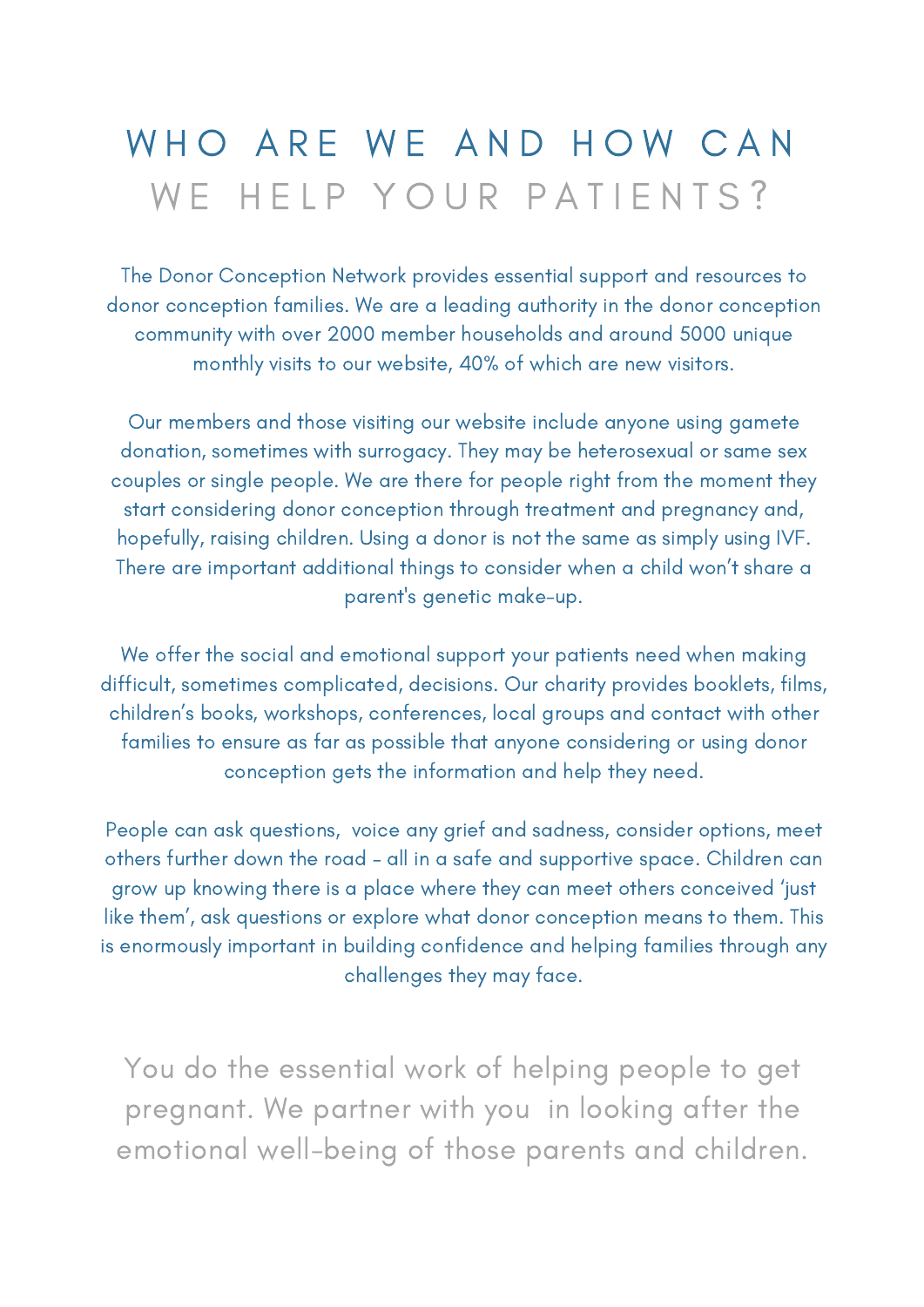# THE BENEFITS OF JOINING

We know that, like us, you have a passion for helping people. Together, we can combine our resources to offer a higher level of support to those who need us.

Here 's what we offer our clinic supporters:

- $\frac{1}{2}$ A listing on our website
- $\frac{1}{2}$ Copies of our leaflets for you to give to your patients
- Support services from DC Network staff where needed  $\frac{1}{2}$
- $\frac{1}{2}$ The sharing of your news and events on social media
- $\frac{1}{2}$ Printed copies of our Journal for your waiting room
- $\frac{1}{2}$ A chance to tender contributions to our blog and Journal
- $\frac{1}{2}$ Details of DCN local events to give to your patients
- $\frac{1}{2}$ A place on the expert speakers list for our events
- $\frac{1}{2}$ Regular eBulletins containing the latest news
- $\frac{1}{2}$ The opportunity to attend a DC Network event

For more information email enquiries@dcnetwork.org